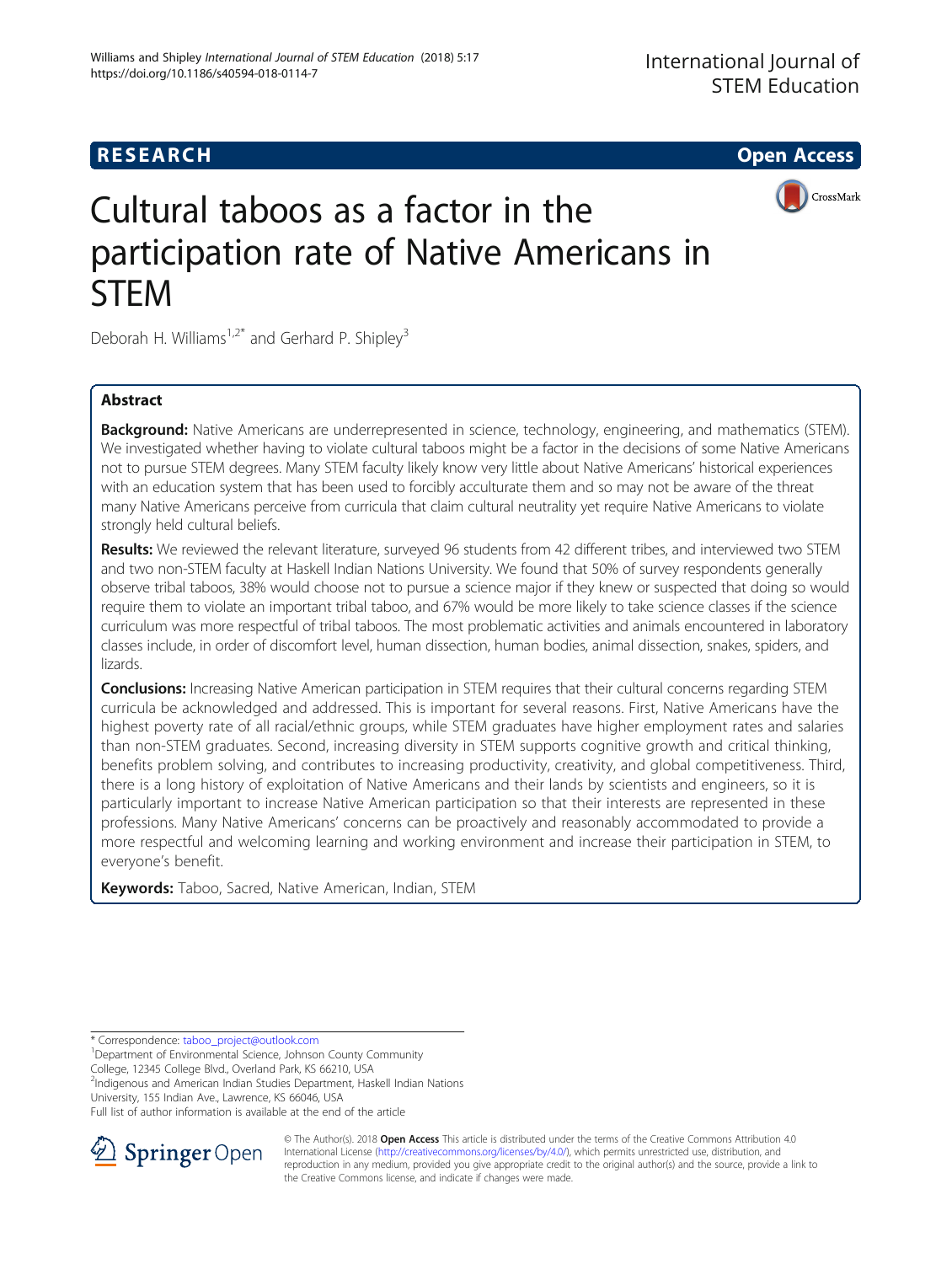## Background

Native Americans are underrepresented in the STEM disciplines. In 2012, Native Americans (i.e., American Indians and Alaskan Natives) were 1.7% of the population (United States Census Bureau [2015\)](#page-7-0) but accounted for only 0.6% of bachelor's degrees, 0.4% of master's degrees, and 0.2% of doctoral degrees in science and engineering (National Science Foundation [2015\)](#page-7-0). Many reasons have been asserted for the low participation rate of Native Americans in STEM disciplines, including lack of exposure, lack of interest, lack of confidence, lack of a feeling of belonging, and lack of goal congruency. For example, one factor may be the mismatch between the Native culture's emphasis on communal work goals and the non-communal culture of STEM (Smith et al. [2014](#page-7-0)). Native American students who succeed in college do so "in part because they stayed engaged in their programs of study, often by finding meaningful connections between tribal beliefs and practices and the values and goals of American colleges," but it can be difficult to find such connections in the STEM disciplines (Smith et al. [2014](#page-7-0), p. 414). Further, many Native Americans have STEM knowledge that is rooted in naturalist traditions and arrived at through direct experience, and so, they may feel alienated by approaches to STEM that are not grounded in direct experience and denigrated by a system that appears to assume they know nothing about STEM (Cajete [2000](#page-7-0); Nelson-Barber and Estrin [1995](#page-7-0)). Efforts to overcome these obstacles and increase Native American participation in STEM include in-school mentoring and out-of-school science education experiences which present science within culturally relevant frameworks (Stevens et al. [2016](#page-7-0)).

Historically, the education system was used to forcibly acculturate Native Americans by removing them from their families and tribes, assigning them European-American names, prohibiting them from speaking their languages, and generally stripping away every aspect of Native American culture in an attempt to "kill the Indian in him, and save the man" (Grimley [2015](#page-7-0), quoting Pratt, [1892](#page-7-0)). Particularly relevant to this paper, the eradication of "savage superstition" was an expressed component of "civilizing" Native Americans (Grimley [2015](#page-7-0), citing Pratt, [1892](#page-7-0)). So although science is often characterized as being "universal" and transcending any particular culture, some see a hidden curriculum of acculturation and assimilation within an education system that disregards or dismisses the cultural identities of its students (Grimley [2015](#page-7-0), pp. 3–5). Most STEM faculty likely know very little about Native Americans' historical experiences with the education system and so may not be aware of the threat many Native Americans may understandably perceive from curricula that claim cultural neutrality while requiring them to violate their cultural beliefs and identities (Bulow [1991\)](#page-7-0). If Native Americans feel they have to set aside their Native identity in order to participate in STEM, then many will simply not engage in STEM learning.

For many Native Americans, exposure, interest, and confidence may already be present, and it may not be only about a culturally relevant theoretical framework, but also about a culturally sensitive classroom and laboratory experience. "Although spirituality is often compartmentalized in mainstream discourse, it permeates Native culture" (Hodge and Limb [2010,](#page-7-0) p. 266). Institutions are legally required to reasonably accommodate all students' sincerely held religious and moral beliefs, but accommodation is often in reaction to a request. Discussing taboos under such circumstances can be perceived as profoundly disrespectful (Hodge and Limb [2010](#page-7-0)), and many Native Americans may be inclined to altogether avoid situations requiring accommodation rather than enter those situations and request it. Thus, we investigated whether a factor contributing to the underrepresentation of Native Americans in STEM may be the reluctance of at least some Native Americans to violate cultural taboos, including profaning the sacred, with regard to certain animals, plants, and activities commonly encountered in undergraduate science laboratory classes.

## **Methods**

We defined "taboo" to mean a strong cultural warning or prohibition against an action, such that violating a taboo is an act of serious aberrance which can result in feelings of guilt or shame and/or direct or indirect social sanction. We defined "sacred" to mean a strong cultural veneration. The taboo and the sacred are often justified on moral or religious bases, but some may result from ecological and economic conditions. As Harris ([1978](#page-7-0)) noted, "human society is neither random nor capricious. The regularities of thought and behavior called culture are the principal mechanisms by which we human beings adapt to the world around us" (p. 210), and categorizing things or activities as taboo or sacred is often a form of adaptation. We note that some acts of profaning the sacred are at least implicitly taboo, while other acts of profanity, though frowned upon, may not rise to that level.

We first reviewed the available literature in order to better understand the nature and scope of tribal taboos and their potential impact on Native American participation in STEM. There are currently 566 federally recognized Native American tribes and an additional number of state-recognized tribes and unrecognized tribes. We searched both popular and scholarly literature for Native American taboos and found that shockingly little scholarly work has been done to document them.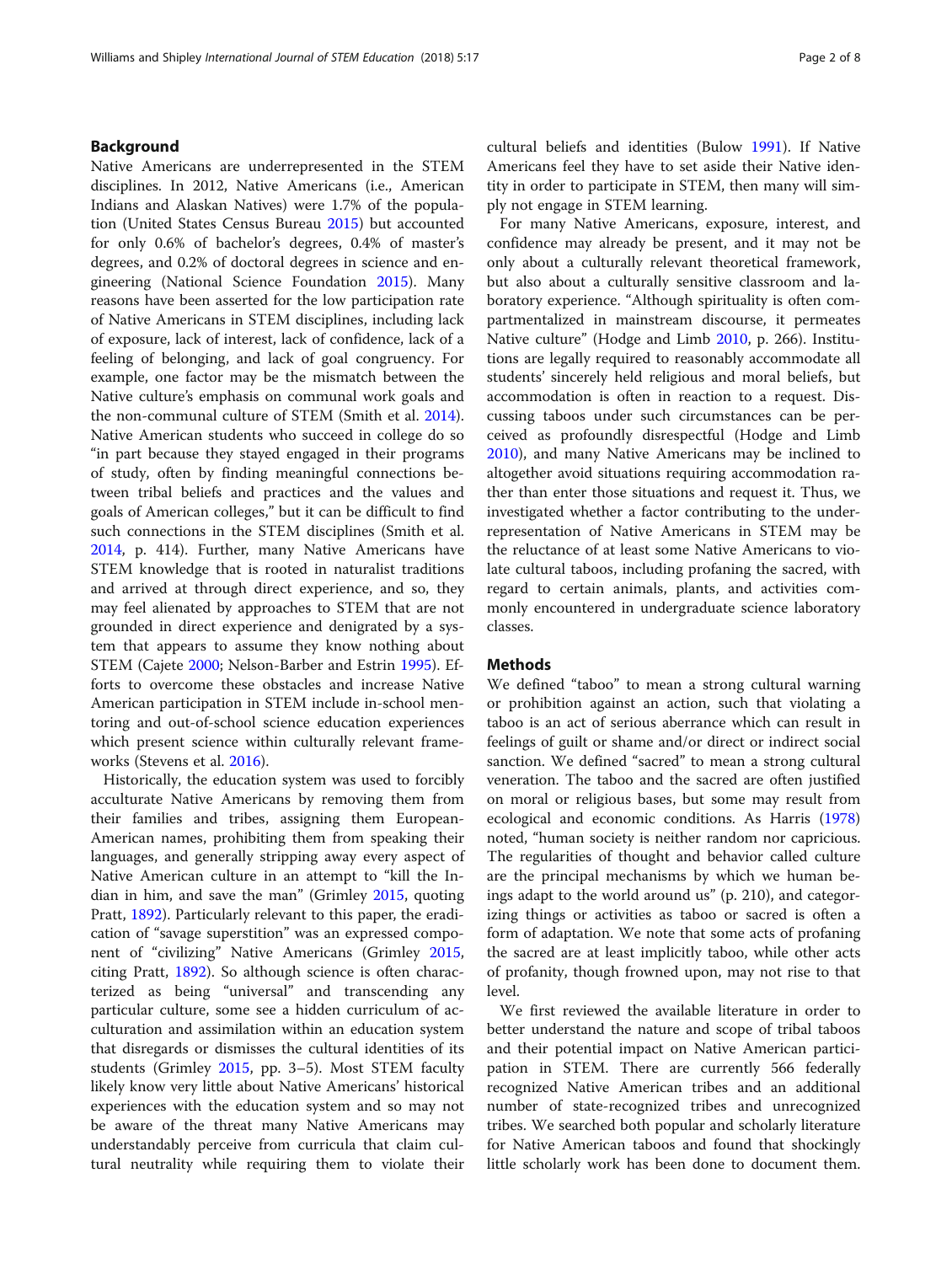We examined a large amount of literature purporting to broadly describe various Native American tribes and found very few accounts and no detailed treatment of taboos. We therefore limited our literature review of actual tribal taboos to the taboos of the two most populous tribes, the Navajo and the Cherokee, for which the most information is available, though much of that is found only on various websites maintained by the tribes, tribe-related groups, and individual tribal members. The results of the literature review, along with our own experiences taking and teaching STEM classes and taking and teaching classes with Native Americans, informed the design of surveys which we administered to a convenience sample of adult Native American students at Haskell Indian Nations University (HINU) in Lawrence, Kansas, in classes taught in the spring and fall semesters of 2017.

Survey respondents were asked to provide basic demographic information (e.g., tribal membership, age, sex). Respondents were then asked to answer "yes" or "no" to specific questions regarding their upbringing and education, their families' and their observance of tribal taboos, and the impact of tribal taboos on their perception of and relationship with STEM. Lastly, respondents were presented with a list of animals, plants, and activities commonly used in science classes and asked to identify those that are taboo, and, for those so identified, select a discomfort level of "very," "slightly," or "not at all" if the respondents had to handle or be around the animals or plants or participate in the activities. In analyzing this data, we calculated the percentage of students who identified any particular item as involving a taboo, and we coded and summed their indicated discomfort levels to provide a better understanding of the overall importance and impact of each item. Recognizing that there may be more potentially problematic animals and plants than we identified, we asked respondents to identify other animals and plants the viewing, handling, or examination of which would violate a cultural taboo. The survey required approximately 30 min to complete.

From 125 potential respondents, 96 surveys (76.8%) were completed by members of at least 42 different tribes (with some respondents having connections to more than one tribe). Thirteen respondents identified wholly or partly as Navajo, making it the most highly represented tribe. Forty respondents were male, and 56 were female, and their ages ranged from under 20 years to over 40 years. While all HINU students are enrolled members of federally recognized tribes, it is possible that, by having already chosen to pursue postsecondary education, they may not be perfectly representative of their tribal populations, the majority of whom do not attend college.

We also conducted semi-structured interviews of two STEM and two non-STEM Native American faculty members at HINU. DHW conducted the interviews on the HINU campus at times and places convenient to the interviewees. A list of open-ended questions was prepared to spur discussion, but the interviewees were generally allowed to shape the conversations to better reflect their particular backgrounds and experiences with taboos and teaching Native American students.

The results of these three independent lines of evidence—literature review, surveys, and interviews—support and validate each other. We found no contradictions, and, in fact, we found very close concurrences between the animal, plant, and activity taboos discussed in the literature and the animal, plant, and activity responses on the surveys, and between the interviewed faculty's answers and the surveyed students' answers regarding the influence of taboos on Native Americans' participation in STEM.

This study was approved by the Institutional Review Boards (IRBs) of the University of Kansas, HINU, and Johnson County Community College.

## Results and discussion

The results of the literature review are important to understanding and appreciating the results of the surveys and interviews. In particular, the taboos identified and emphasized in the literature were strongly reflected in the survey results. For example, taboos against dead bodies, especially dead human bodies, are strongly emphasized in the literature, and human and animal dissections were the most problematic STEM activities according to our survey respondents.

## Navajo animal and plant taboos

Bulow's [\(1991\)](#page-7-0) popular book is the primary source for Navajo taboos and is cited by Navajocentral.org, an unofficial website for the Central Navajo Nation, in its discussions of taboos. "In some ways almost all of the taboos are religious in nature since they are part of a right way of living" (Bulow [1991](#page-7-0), p. 191). According to Hillerman, in his foreword to Bulow ([1991\)](#page-7-0), above all, "a Navajo must stay in harmony with the natural and supernatural worlds" (p. 9). The concept of harmony is reflected in the Navajo word *hozho* or *hozhoni* ("walking in beauty"). Attaining *hozho*, regaining it when it is lost, and ultimately perfecting it is the goal of Navajo ceremonialism and the center of Navajo philosophy; "the maintenance of *hozho* is the bedrock of the Navajo Way…" ([1991](#page-7-0), pp. 14–15). Violating taboos causes discordance, or sickness, and disrupts hozho, which must then be restored through appropriate ceremonies.

Snakes are the subjects of particularly strong taboos: "Do not kill snakes or lizards because it will make your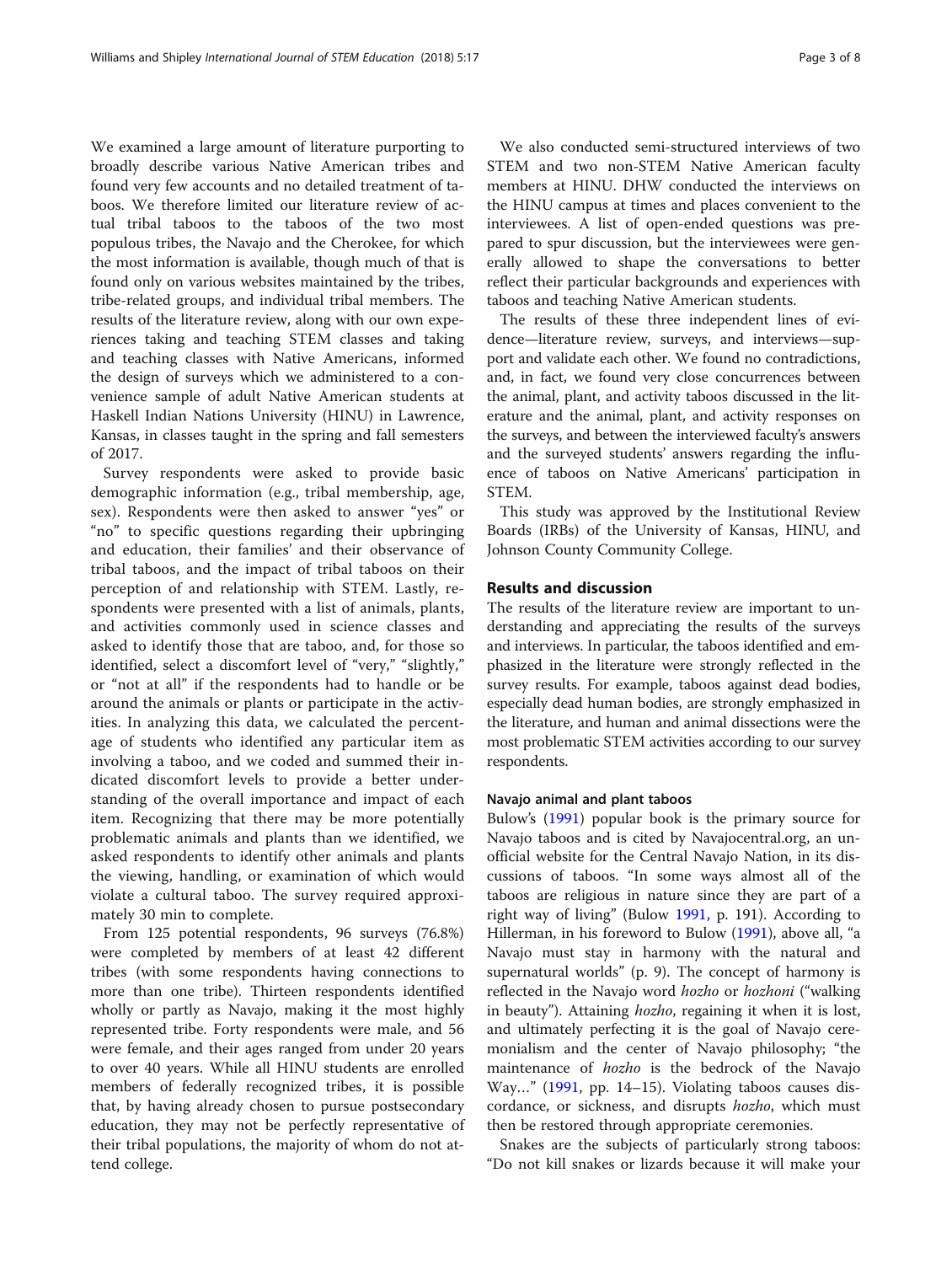heart swell, it will dry up, or you will get crooked teeth," and "do not touch a snake because it has nothing and you will have nothing" (Bulow [1991](#page-7-0), pp. 89, 93). Touching a snake will result in a chein-dee ("evil spirit") entering the body and cause sores, illness, and aches and pains where the body touched the snake (Jannotta [1986](#page-7-0)). "Watching snakes eat is the same kind of thing. If you see a snake eat or even a picture of a snake eating, you will develop digestive problems" (Jannotta [1986](#page-7-0)). A zoo on the Navajo reservation removed a snake exhibit "because cultural beliefs about the reptiles as bad omens were deterring visitors from seeing other animals…Many teachers didn't want children seeing or even breathing the same air as the snakes" (Fonseca [2015\)](#page-7-0).

According to Bulow ([1991](#page-7-0)), "Owls, crows, mice, and coyotes are considered helpers of the witches and evil spirits" (p. 77). Rabbits are also associated with witches. Even though bear claws are commonly worn as talismans of power by many Native Americans, Navajos avoid all parts of the bear. Some insects are also the subjects of taboos. For example, killing grasshoppers will result in a nosebleed, killing moths will result in the offender jumping into a fire, and bees, grasshoppers, cicadas, and other insects are important in the creation story and other Navajo stories. "All water animals are the subject of taboo" (p. 77). For example, killing frogs, lizards, salamanders, and toads can result in so much rain as to cause a flood that will ruin crops; it can cause the offender to jump around, become crippled or paralyzed, become skinny, or bring disease; or it can negatively affect the offender's unborn child. Horned toads are the grandfathers or guardians of arrowheads, and killing one will result in a stomachache, swelling, or a heart attack. "This is one of the taboos where Anglo biology teachers have a problem. They expect Navajo students to dissect frogs or other animals that live in the water. It is taboo for any Navajo to do anything with a dead animal, especially the ones associated with water" (p. 79).

Jannotta ([1986](#page-7-0)) interviewed a teacher at a Navajo boarding school about her experiences teaching Navajo children without knowing much about their tribal customs:

I kept [a snake] in my classroom for the rest of the school year, and the kids asked me to bring it back the next year. I still have the same snake. Technically, I am continuing to break the social, or rather the religious, taboos; however, as a science teacher, I have found that many things I do break a taboo one way or another. Science and traditional beliefs do not usually coincide. Almost every place I go I am doing something that's against the beliefs. I did a unit on instincts and had the kids try to make a bird's nest after researching how birds build their nests. I was told afterwards that

bird's nests are taboo and that the same thing happens to you if you touch a bird's nest that happens if you touch a snake. Bones are the same way. Owls are supposed to be representations of death; if there's an owl around then it's a messenger of death. The way I found out about that was doing a bulletin board with an owl on it…Everywhere I turn as a science teacher...I'm constantly running up against taboos. I have decided that I will take precautions in using certain things, for instance...the snake. I have it in a sealed terrarium with a big sign: Do Not Touch…I've had the younger adult community members come in and ask me things like, 'What do you do in here? Do you do any dissections?' I say no, we do none of that because it's against the culture. They say, 'Good, because I wanted to know if my child was going to be involved in something like that. That is very bad and we can't let our children do that.'

With regard to plants, the Navajo hold sacred corn, squash, beans, and tobacco. "Navajos revere corn as a gift from the gods and invested it with great powers," and in the creation story, First Man and First Woman were created from perfect ears of corn (Bulow [1991](#page-7-0), p. 169). Further, "corn pollen is used in virtually every aspect of Navajo religious life and observance," and one taboo states, "do not waste or play with corn pollen or you will have bad luck" (Bulow [1991](#page-7-0), pp. 169, 172).

## Cherokee animal and plant taboos

According to Ketchum [\(2017\)](#page-7-0), the Cherokee believe that "owls and other animals possess intelligent spirits and must exist alongside people in a harmonious and balanced fashion." Owls are particularly spiritual in nature:

As owls were animal spirits of the upper world, some Cherokee shamans believed these birds–particularly Eastern screech owls, a common species in Cherokee territory–served as spiritual consultants on sickness and punishment…The owl's nocturnal nature and ghostly appearance sometimes earn it an association not only with sickness, but with death…The Cherokee sometimes endow the owl with a personality akin to that of a wise old man (Ketchum [2017](#page-7-0)).

Killing an eagle, wolf, or rattlesnake is forbidden (Ketchum [2017\)](#page-7-0). With regard to plants, killing evergreens is generally avoided, and evergreen wood is never used for common tools or firewood ("Cherokee taboos" [2017](#page-7-0)). "Like the evergreens, ginseng, is a sacred plant and is respected. When seeking ginseng the first three or four plants are passed by, when the desired plant is found and uprooted with proper prayer some beads are placed in the hole. Any offering would really suffice but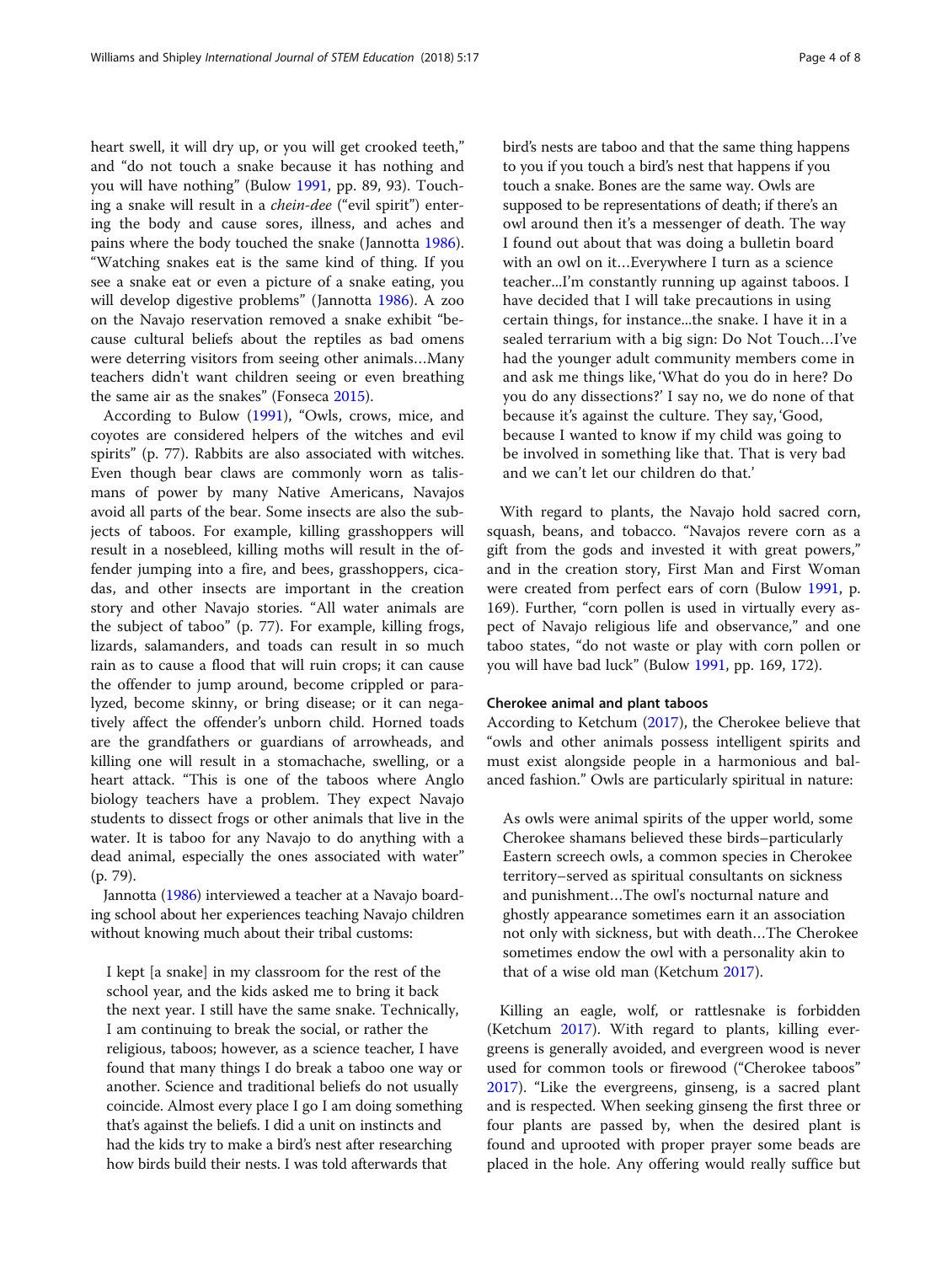traditionally red beads are used for this" ("Cherokee taboos" [2017\)](#page-7-0).

#### Relevant activity taboos shared by both tribes

One of the strongest taboos common to the Navajo, Cherokee, and many other tribes involves interaction with dead human bodies. "Contact with dead human bodies means contact with evil…You go mad, become infertile, or die if you touch the dead" (Mathiasen [2006](#page-7-0), p. 717), and "don't touch a human bone [or else] the bad spirits will get you" (Bulow [1991](#page-7-0), p. 201). Lori A. Alvord, the first female Navajo surgeon, said that her "ultimate challenge" in medical school involved human dissection: "Navajos do not touch the dead. Ever. It is one of the strongest rules in our culture" (Alvord and Pelt [2000,](#page-7-0) p. 40). She realized later that she might have requested accommodation to watch rather than actively participate, or to make use of computer simulations, but at the time, she felt she had no choice but to violate the taboo. She wrote, "One by one, I conquered the most difficult obstacles of medical school. But each step along the way felt like a step further from my own people and Native ways…The cost of my knowledge had been high" (Alvord and Pelt [2000,](#page-7-0) pp. 43, 58). More broadly, actual or perceived disrespect for any human biologic materials can be problematic. Frank Dukepoo, one of only a few Native geneticists, explained, "To us, any part of ourselves is sacred. Scientists say it's just DNA. For an Indian, it is not just DNA, it's part of a person, it is sacred, with deep religious significance. It is part of the essence of a person" (Petit [1998\)](#page-7-0).

Among other common taboos, the anthropomorphization of certain animals can make some Native Americans uncomfortable. Bulow [\(1991\)](#page-7-0) noted that "some of the [Navajo] taboos associated with bears are probably a result of their rather human appearance when they stand upright…The bear taboos all share a common motif, that if a human being mimics a wild animal he will become like that animal" (p. 95). Dorson ([1955](#page-7-0)) told an interesting story involving "Smoky the Bear," a character created by the US Forest Service to educate the public on preventing forest fires. Posters of Smoky the Bear were mutilated near the Sheshegwaning Indian Reserve in Canada. "In some cases the picture of the bear was torn out, leaving the message intact…Some Indians believe the bear-walker is a person who can appear in another form-animal, bird, or ball of fire and can put the curse of death on an enemy" (p. 57). Once the bear was replaced with a beaver, the mutilations stopped.

#### General problem with conflicting origin narratives

STEM classes can also have trouble with conflicting origin narratives. For example, geneticists who assume that the Beringia hypothesis (which asserts that Native Americans are descended from Siberians who migrated across Beringia approximately 20,000 years ago) is widely accepted and largely settled science might be surprised to learn that many Native Americans strongly reject it in favor of their own origin narratives. Some suspect a political agenda behind the Beringia hypothesis to reduce Native Americans' qualitatively different claim to the land (i.e., original inhabitants versus colonists) to a mere quantitative difference (i.e., earlier colonists versus later colonists). In fact, we have personally witnessed Native American students walking out of undergraduate and graduate classes in which the Beringia hypothesis was being discussed.

## Surveys of HINU students

As shown in Table [1,](#page-5-0) we surveyed 96 HINU students, including 40 males and 56 females, from 42 different tribes.

Fifty-four percent of our respondents were raised on reservations, and 43% attended reservation schools. Fifty percent generally observe tribal taboos, and 38% would choose not to pursue a science major if they knew or suspected that doing so would require them to violate a serious tribal taboo. Fifty percent indicated that their parents or grandparents are generally observant of tribal taboos, and 30% indicated that if they violated a tribal taboo in a science class, it would cause them difficulty with a family member. This indicates that even if some students are themselves not deterred by requirements to violate cultural taboos, they may be deterred by the potential harm to familial and tribal relationships. "Family, extended family, and social support are at the heart of traditional American Indian values. In addition, family support has been described as vital to American Indian educational persistence" (Flynn et al. [2012\)](#page-7-0). Perhaps our most striking finding is that 67% of respondents agreed that if science classes were more respectful of tribal taboos, such as by avoiding them or providing alternatives, they would be more likely to take science classes. A substantially higher percentage of female respondents (74%) than male respondents (58%) answered this question affirmatively, which suggests there may be a gender aspect to this issue.

As mentioned, survey respondents were asked to, first, identify from a list those animals, plants, and activities that are taboo and, second, for those so identified, indicate a discomfort level if the respondent had to handle or be around the animals or plants or participate in the activities. The ten most problematic animals, plants, and activities are shown in Table [2,](#page-5-0) along with the percentage of respondents identifying them and their cumulative discomfort levels.

With regard to animal dissection, one respondent commented that dead animals should be left alone to decompose in order to "breakdown and support future life"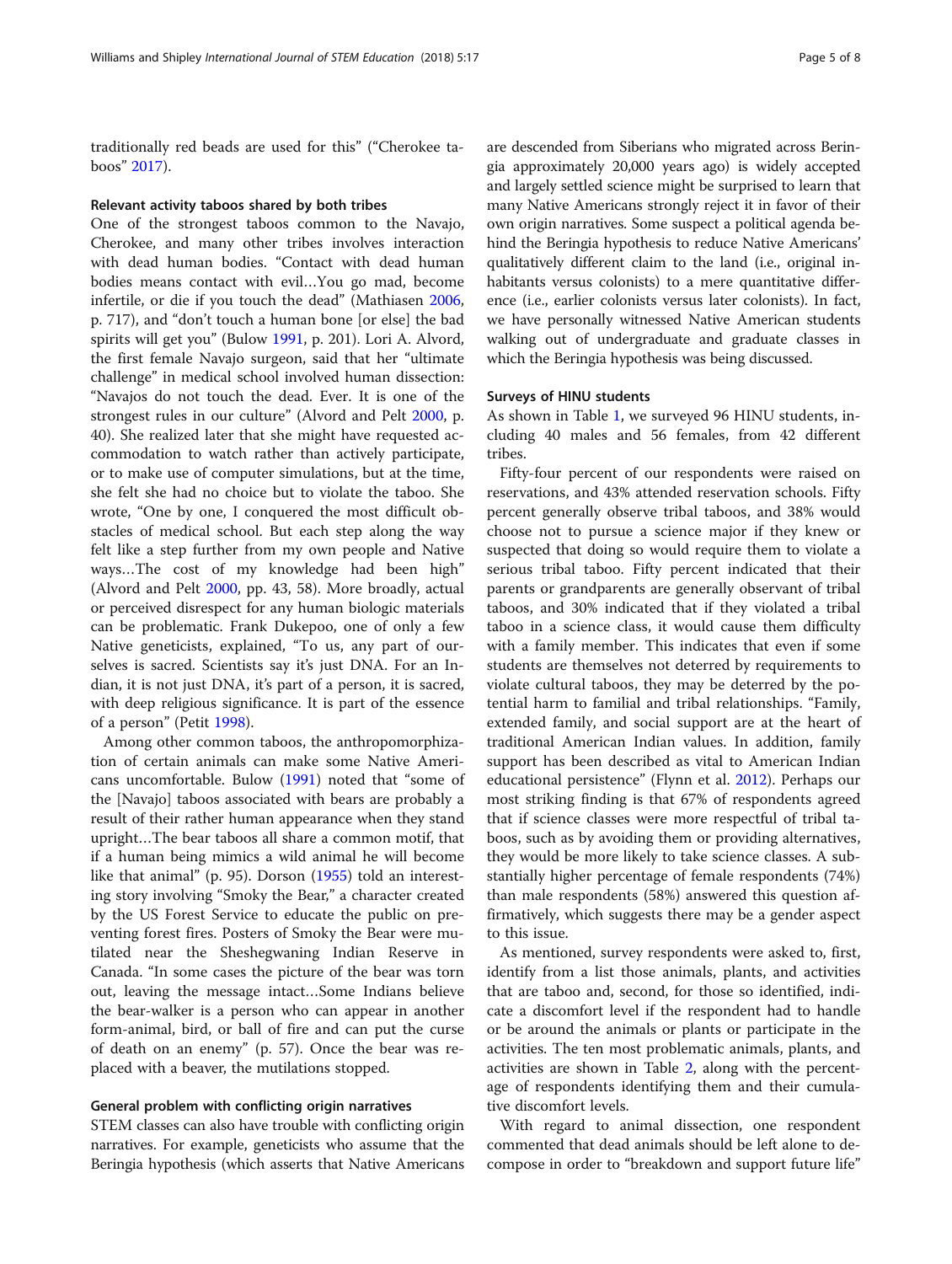<span id="page-5-0"></span>Williams and Shipley International Journal of STEM Education (2018) 5:17 Page 6 of 8

Table 1 Survey demographic information and responses to specific questions

| Demographic information         |                                                                                                   | Number  |
|---------------------------------|---------------------------------------------------------------------------------------------------|---------|
|                                 | Participants                                                                                      | 96      |
|                                 | Male                                                                                              | 40      |
|                                 | Female                                                                                            | 56      |
|                                 | Different tribes                                                                                  | 42      |
| Responses to specific questions |                                                                                                   | % "yes" |
|                                 | Raised on reservation                                                                             | 54%     |
|                                 | Attended reservation school                                                                       | 43%     |
|                                 | Generally observe tribal taboos                                                                   | 50%     |
|                                 | Parents or grandparents generally observe taboos                                                  | 50%     |
|                                 | Violating taboo in science class would cause difficulty with<br>family member                     | 30%     |
|                                 | Would not major in science if doing so required violating<br>taboo                                | 38%     |
|                                 | Would be more likely to take science classes if science<br>classes were more respectful of taboos | 67%     |
|                                 |                                                                                                   |         |

and further commented that if an animal is killed then every part of it should be utilized. Relatedly, several respondents commented that it is wrong to take from the earth without leaving something in its place or praying. This suggests that, beyond specific taboos, there may be a larger ethic at issue with regard at least to dissection and possibly to other teaching methodologies with similar approaches. Several respondents suggested that at least some of their concerns might be ameliorated by allowing students to perform appropriate ceremonies before and/or after handling such plants or animals or engaging in such activities.

As mentioned, recognizing that there may be more potentially problematic animals and plants than we identified, we asked respondents to identify other animals and plants the viewing, handling, or laboratory examination

Table 2 Survey responses to specific animals, plants, and activities

| Animal, plant, or<br>activity | % identifying<br>as taboo | Cumulative<br>discomfort level |
|-------------------------------|---------------------------|--------------------------------|
| Human dissection              | 50                        | 126                            |
| Human bodies                  | 40                        | 101                            |
| Animal dissection             | 41                        | 94                             |
| Snakes                        | 35                        | 94                             |
| Spiders                       | 23                        | 54                             |
| Lizards                       | 21                        | 53                             |
| Horses                        | 17                        | 38                             |
| Frogs/toads                   | 14                        | 34                             |
| Corn pollen                   | 14                        | 31                             |
| Plant collection              | 15                        | 28                             |

of which would violate a cultural taboo. Owls were identified by 50% of respondents as being associated with taboos. One respondent commented that their concern includes not only owl bodies but also owl feathers, pictures of owls, and generally, "anything involving an owl." Among other animals, eagles, bears, and coyotes were frequently cited, and among plants, sage and tobacco were frequently cited.

## Interviews of HINU faculty

In discussing obstacles related to student participation in laboratory sciences, one HINU faculty member commented, "Based on my own observations and knowledge of many, certainly not all, but many traditions there would be issues that could very clearly preclude or pose obstacles to students wanting to participate in lab sciences." One obstacle is objections to dissecting animals that might serve as clan totems or have significant importance in story-telling traditions as teachers. "This is something that would be taboo because of that individual's relationship with that animal." Even though Western scientists might note that the physical aspect of the animal is dead, and the physical aspect is all there is, for many Native people, the metaphysical aspect, the spiritual presence, of the animal is real and still very much present. "So I think there are Native people who would be very put off by that kind of activity, it could cause them tremendous stress, anxiety, because in their traditions this is not something that one would ordinarily engage in." This faculty member shared the story of a Native American student who was attending a non-tribal college and was very enthusiastic about studying science, "but as they got into it and then began to ask if they could be excused from certain kinds of activities because of their own cultural values and traditions…at that particular school people were unwilling to be accommodating," which caused the student to pursue another major. "They were led to believe that you can't be a scientist unless you do these kinds of things, which I think is one of those challenges that scientists need to be very aware of…That's one story, maybe among dozens, hundreds, where students because they were told they had to do this basically said 'well, if I have to do this then I'm not going to be a scientist.'"

Another HINU faculty member reported an awareness of Native American students who would not take a science class because they knew or suspected that it would require them to violate a taboo. This faculty member further asserted having "always felt a blatant disrespect and disconnect of and for our non-human relatives [by STEM departments]." Recalling a field trip to a university museum where students encountered the mounted remains of Custer's horse, Comanche: "The students were very upset by the display…it was terrible." As a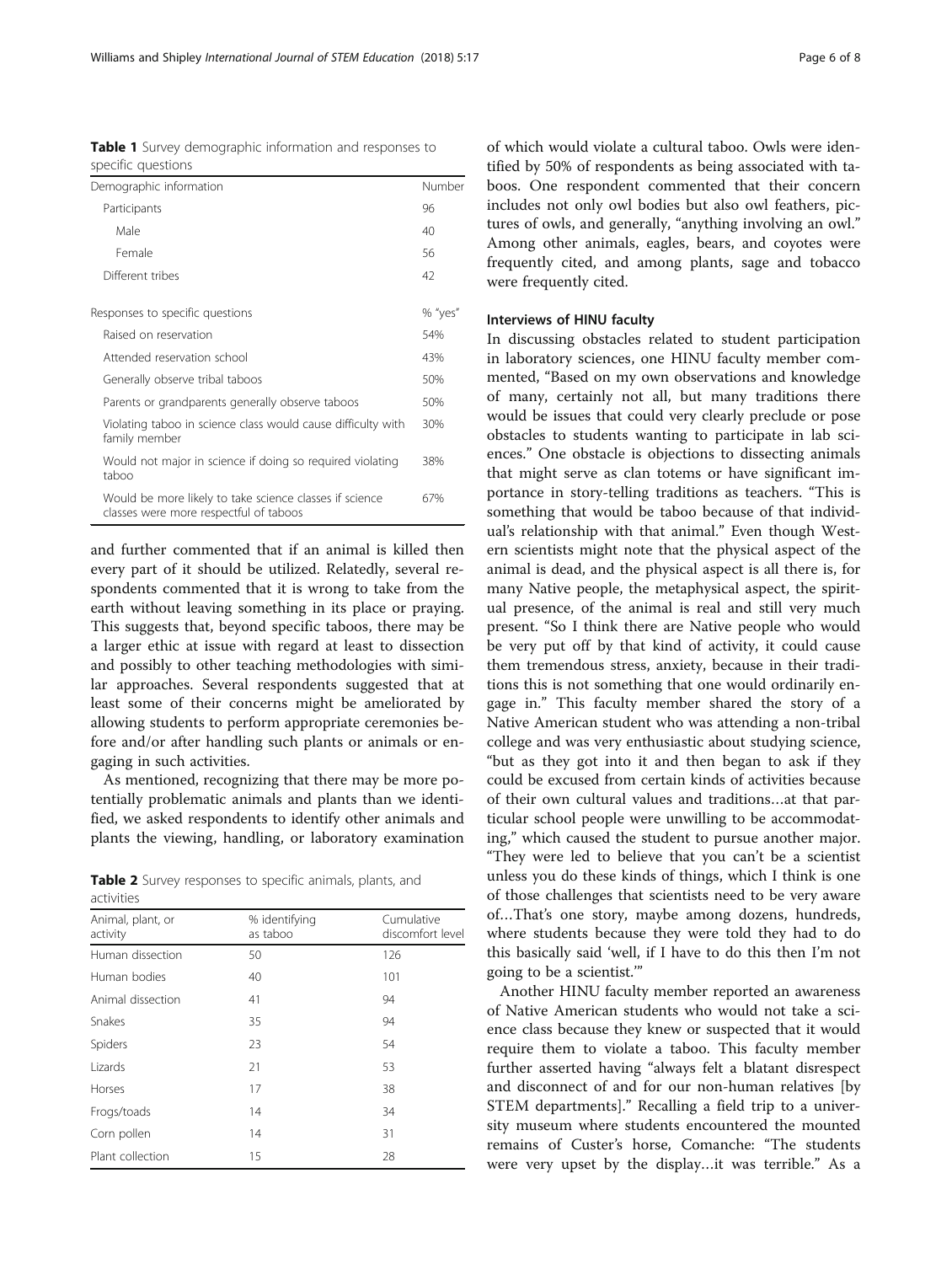Native teacher and researcher, the faculty member told of encountering many of the same issues outside of HINU in which STEM departments expect a "mechanistic reductionist worldview." "I find science to still be a bastion of white and male positionality and power, and I don't find them willing to make space for different worldviews." Another HINU faculty member in a non-STEM discipline noted that they also sometimes encounter the same or similar issues, including prohibitions on showing human remains (of, e.g., Kennewick man), and seasonal prohibitions on the retelling of creation stories. Both of these faculty members stated that they proactively avoid directly violating known taboos (e.g., by discussing but not showing specific human remains and generally discussing rather than specifically retelling sacred stories) and reactively accommodate additional concerns as they arise by flexibly adapting lessons to satisfy students' concerns.

#### Conclusions

Based on our personal experiences as graduate students and faculty, and on our review of the literature, we expected to discover that the possibility of being required to violate cultural taboos might be a factor in the decisions of some Native Americans not to participate in STEM. We also expected that HINU faculty members would confirm that greater respect for Native American culture would broadly improve the relationship between Native Americans and STEM and likely result in increased participation. However, we did not expect that, even among students who had already chosen to pursue postsecondary education, fully two thirds would be more likely to take science classes if the curriculum was more respectful of tribal taboos.

Improving Native American participation in STEM requires that students' concerns be acknowledged and addressed, including allowing Native Americans to retain their cultural identities (e.g., Belgarde [1992](#page-7-0); Flynn et al. [2012](#page-7-0); Tierney [1992](#page-7-0); Wright [1985](#page-7-0)). This is important for several reasons. First, Native Americans have the highest poverty rate of all racial/ethnic groups, while STEM graduates have higher employment rates and salaries than non-STEM graduates (Cataldi et al. [2014\)](#page-7-0). Second, increasing diversity in STEM supports cognitive growth and critical thinking, benefits problem solving (Ferrini-Mundy [2013\)](#page-7-0), and contributes to increasing productivity, creativity, and global competitiveness (Allen-Ramdial and Campbell [2014\)](#page-7-0). As one HINU faculty member stated, "Scientific institutions should be seeking out Native students because they do bring something very different to the practice of science that students who do not have that different cultural lens may not be able to see. So Native students may indeed see and experience things that could be informative and productive to research that other students might not." Third, there is a long history of exploitation of Native Americans and their lands by scientists and engineers, so it is particularly important to increase Native American participation in these professions so that their interests are represented in the cultures and goals of these professions (Cajete [2000\)](#page-7-0). As we also discovered from interviewing faculty, once Native American STEM students become STEM teachers and researchers, it is important to continue to empower them to retain their cultural identities and to teach and perform research in a way that is relevant to them, their students, and their subjects.

Certainly, some taboos cannot be practically, ethically, or legally accommodated. For example, many Native American tribes have taboos regarding menstruating women, including separating them from the community, particularly men. Attempting to accommodate such a taboo would likely violate both privacy and antidiscrimination laws. Further, many taboos may not be reasonably accommodated without sacrificing necessary rigor and content. However, many of the most common taboos are easily addressed. Providing alternatives to handling or dissecting humans and animals, and removing owls, snakes, lizards, frogs/toads, and spiders from public display, and when possible, limiting their presence to specific rooms (dissection, avian, herpetology, and insect laboratories) would alleviate some of the strongest concerns of many of our respondents. In addition, allowing appropriate ceremonies to be performed prior to or following laboratory exercises might mitigate some problems with taboos. We recommend that individual STEM departments wishing to create more welcoming environments engage in dialogues with their local tribes. Native American educators and other leaders would likely be willing to participate in this effort, and proactively engaging them would further demonstrate openness and respect and could lead to increased collaborations and other mutual benefits. In this manner, many Native Americans' concerns can be proactively acknowledged and accommodated to provide a more respectful and welcoming learning and working environment and increase their participation in STEM, to everyone's benefit.

#### Abbreviations

HINU: Haskell Indian Nations University; IRB: Institutional Review Board; STEM: Science, technology, engineering, and mathematics

#### Acknowledgements

The authors are grateful to the HINU students and faculty who participated in this study. The authors are also grateful to Hovey Williams LLP for its generous support of science and innovation.

#### Funding

Not applicable.

#### Availability of data and materials

The original surveys and interview transcripts are confidential, as required by IRB approval. However, the authors will attempt to satisfy requests for data or materials if it is possible to do so without violating confidentiality.